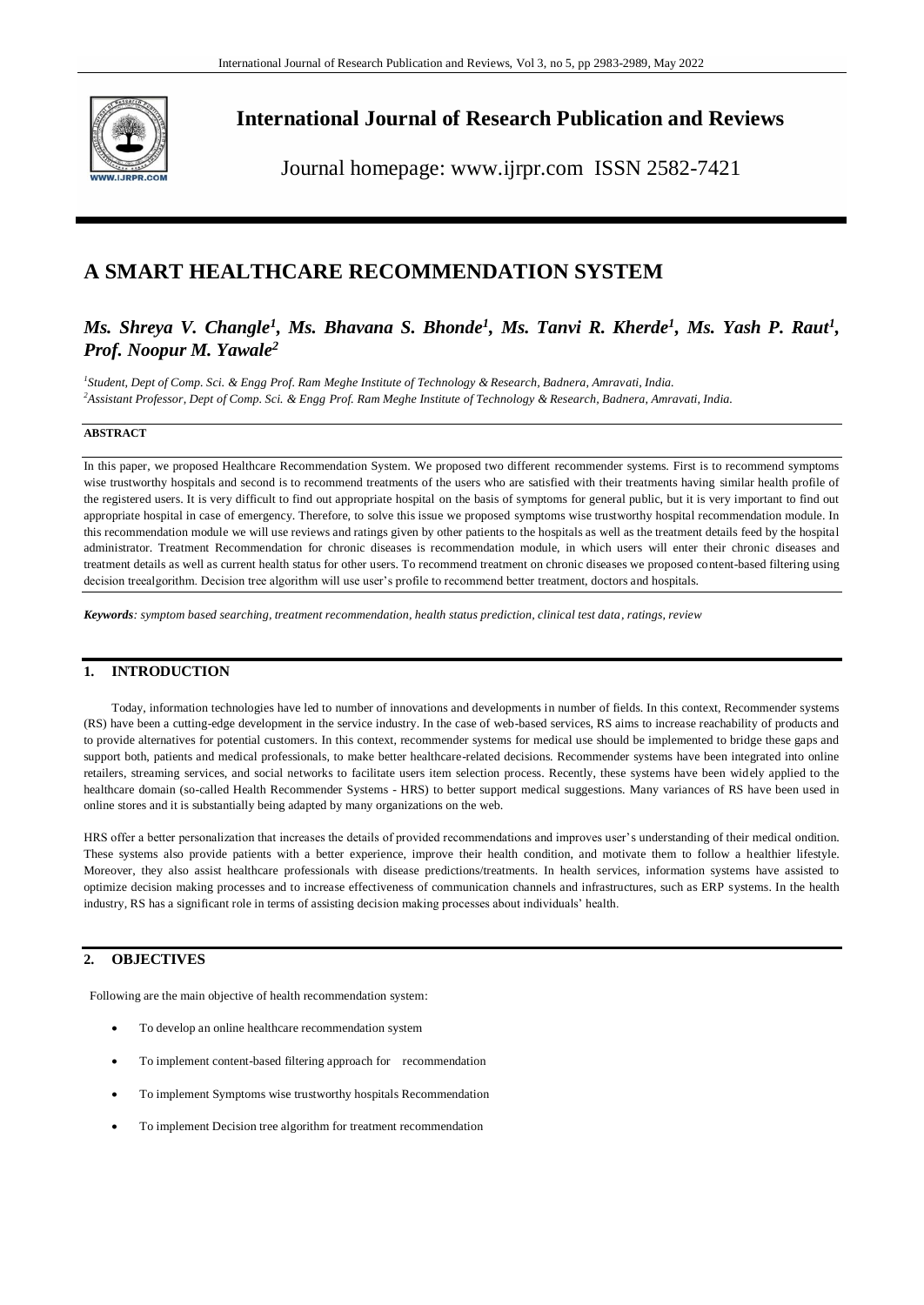# **3. RELATED WORK**

Dongsoo Hau and Minkyu Lee introduced a framework for Personalized Health Service Recommendation Development of the Internet enables numerous healthcare services to be available to many service consumers. As a result, many brokering web sites such as healthcare service portals and search engines are deployed to support users' choice. However, to provide better healthcare to the novice users, systems need more sophisticated mechanism for healthcare recommendation. Healthcare Service Recommendation Framework (HSRF) that considers health status and various contexts of each user. HSRF arranges healthcare services based on medical similarities between user and services.

Stefanie Mika proposed Challenges for Nutrition Recommender Systems. Obesity or being overweight in general often leads to other more severe diseases. With more than half of the population in the western countries being overweight or even obese, systems are developed to help users make healthier food choices by recommending healthier recipes or food items according to the user's needs or likes and dislikes. But there are many challenges designing such systems. In this paper we try to identify the difficulties encountered and discuss ways to deal with them.

Luis Fernandez-Luque, Randi Karlsen and Lars K. Vognild introduced Challenges and Opportunities of Using Recommender Systems for Personalized Health Education. The use of computers in health education started more than a decade ago, mainly for tailoring health educational resources. Nowadays, many of the computer-tailoring health education systems are using the Internet for delivering different types of health education. Traditionally, these systems are designed for a specific health problem, with a predefined library of educational resources. These systems do not take advantage of the increasing amount of educational resources available on the Internet. One of the reasons is that the high availability of content is making it more difficult to find the relevant one. The problem of information overload has been addressed for many years in the field of recommender systems. This paper is focused on the challenges and opportunities of merging recommender systems with personalized health education. It also discusses the usage of social networks and semantic technologies within this approach.

## **4. SYSTEM DESIGN**

There are three main aspects that need to be considered in recommender systems: usage context, users, and items. Usage context describes the environment where all elements (e.g., items, users, and their relationship) interact with each other. Users are the end-users of recommender systems, and items are the elements that users are looking for. In the healthcare domain, additional aspects concerning the mentioned elements should be considered to generate more precise recommendations.

#### **Usage Context:**

 The usage context in HRS consists of contextual factors and multi-factorial goal settings that can influence on how items are recommended or presented. The inclusion of contextual information in the sequence of recent contexts of a user can help to better understand contexts that led to the user's current preferences. For multi-factorial goal settings, different domain specific criteria should be considered when evaluating an item.

### **Users :**

HRS are able to support two types of users: end-users and healthcare professionals. End-users could be healthy users or patients. For each end-user, the system has to save a user profile describing his/her health condition. The information helps HRS identify appropriate medications for the user. Healthcare professionals can be doctors, nurses, physicians, clinicians, or pharmacists.

#### **Items:**

HRS can offer recommendations concerning different categories, such as treatments/medications for a specific disease, symptoms wise hospital recommendation.

## **A. Treatment Recommendation:**

In this paper, we proposed a healthcare recommender system in which patients will do registration and upload their current treatment details. The treatment details will be stored in database. The treatment details stored is a raw data and need to pre-process for recommender model. System will generate or calculate data for required attributes of decision tree algorithm. The attribute score will be calculated in the database automatically using stored procedure. As we are processing the data using stored procedure, the time required to preprocess the data is reduced. Following are the attributes of decision tree algorithm

BP

Sugar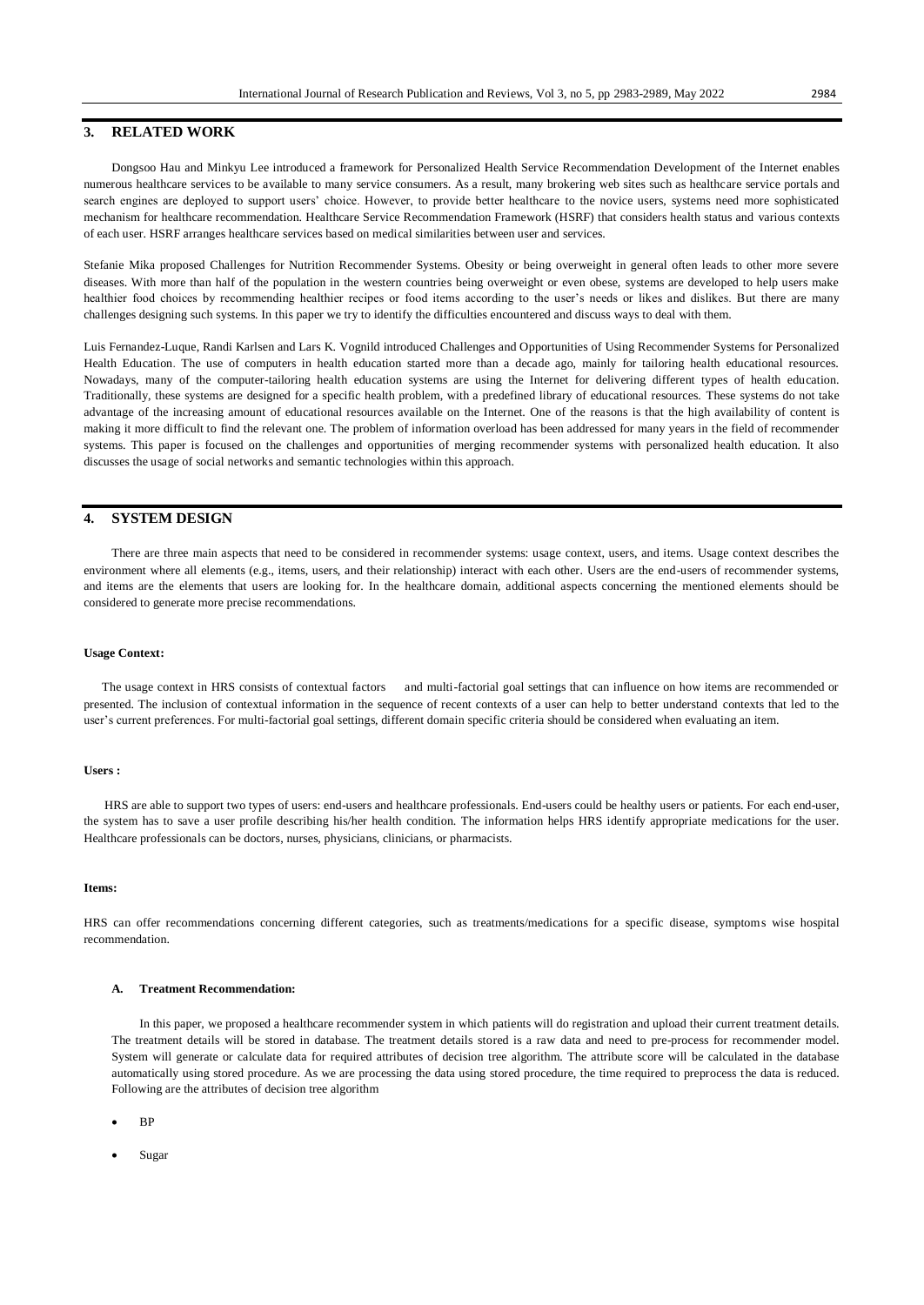- Kidney
- Heart
- Treatment type
- Treatment\_side\_effects
- Treatment\_Positive\_Comments
- Treatment\_Negative\_Comments
- Total\_Patients\_Taking \_the\_treatment
- Treatment\_Sideffects\_for\_BP\_Patients

Our proposed content-based filtering method will find out similar profile users and similar user's treatments. The treatments will be sent to decision tree algorithm to decide whether to recommend the treatment.



#### **B. Hospital Recommendation**

In this module, we are collecting ratings and reviews for all the hospitals from patients. The hospital will register their facilities, symptoms based treatable diseases etc. The keywords of symptoms and diseases will be stored in database. When user enter symptoms, the keywords will be extracted by the NLP algorithm and on the basis of keywords we will find out matching probable diseases and recommend hospitals accordingly. The hospitals will be ordered by the reviews and rating score.



## **5. SYSTEM IMPLEMENTATION**

In this application we have implemented healthcare recommender system which will be very helpful for patient suffering from chronic diseases. There are three types of users in our application.

#### **Users**

Admin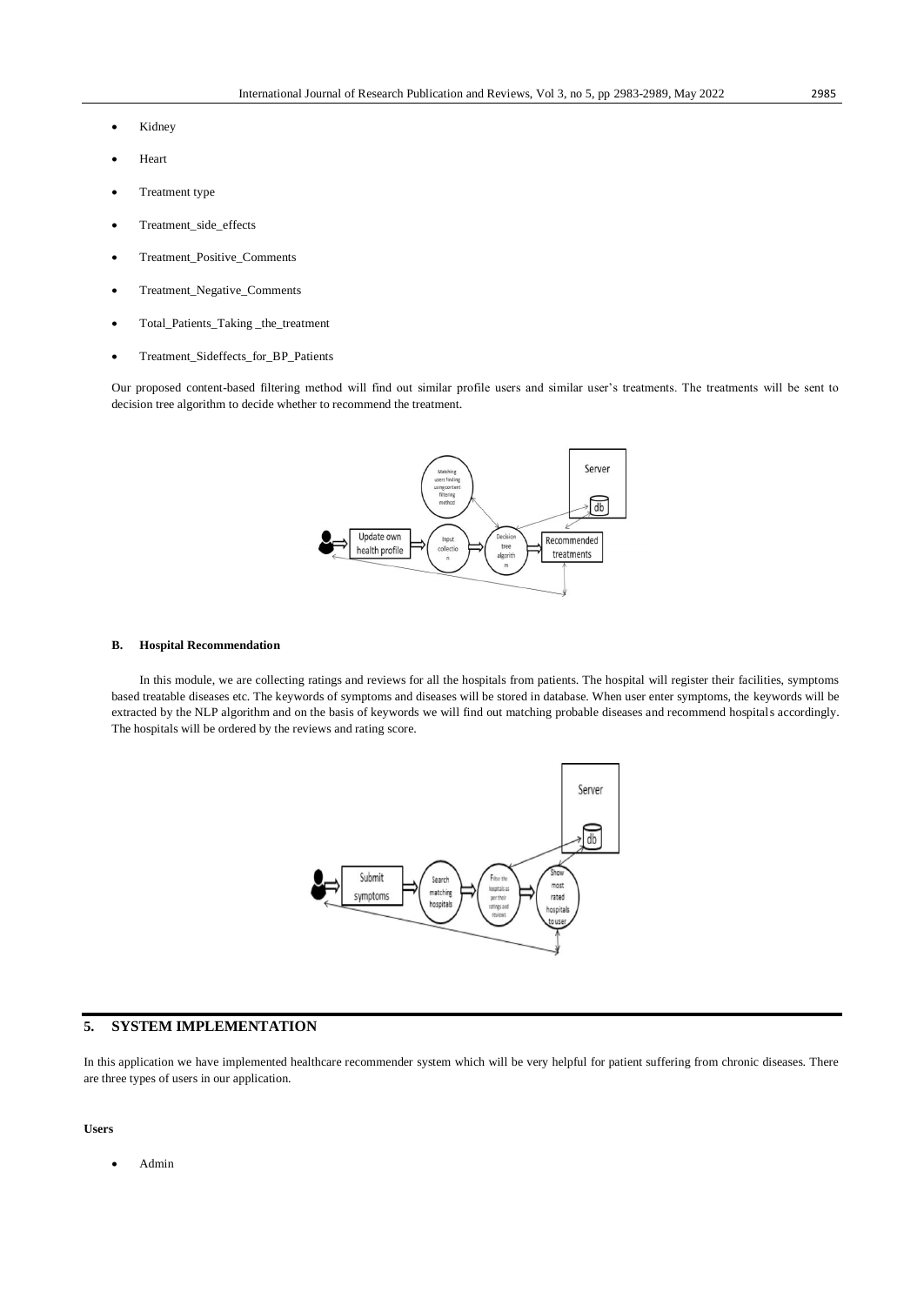- Hospital
- Patient
- Admin :

In our application, there is a web admin who will be responsible to approve hospitals. Admin will check hospital verification document and approve pending hospitals. The hospital will be able to logged-in into the system after approval. Admin will be able to view hospital details and patient details.



### **Hospital :**

Hospital admin will upload their facilities, services and treatable diseases with symptoms. Along with this hospital admin will register various treatments for registered diseases.



#### **Patient :**

Patient will do registration by his own, Logged-in into the system with the help of userid and password. Patient will register his chronic diseases and current treatments. After registration of current treatments he will submit his review against that treatment. The review will be classified using sentiment analysis with the help of NLP and wordnet. The polarity for particular treatment will be stored in database. On the basis of patient's current diseases we will fetch possible treatment using **content filtering.** But the treatments will be sent to decision tree algorithm to decide whether the selected treatments should be recommended to the particular patient or not. The decision tree algorithm will classify the input treatments into two classes one **is recommend** class and another is **not recommend** class.The treatments that are classified into recommend class, will be shown to the patients.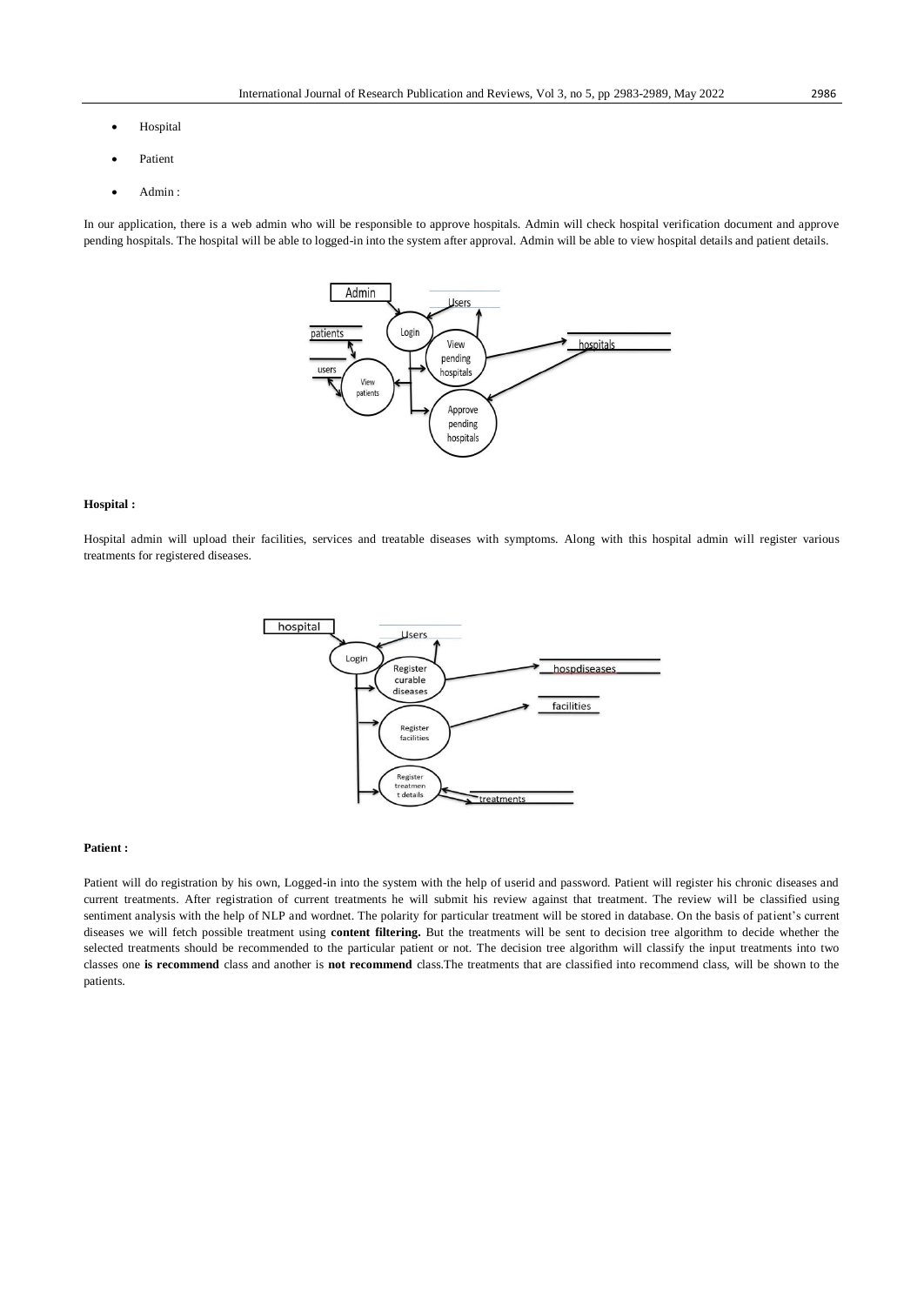

#### **Sentiment Analysis:**

Sentiment Analysis is a subfield of Natural Language Processing (NLP) that attempts to understand the meaning of Natural Language. Understanding Natural Language might seem a straightforward process to us as humans. However, due to the vast complexity and subjectivity involved in human language, interpreting it is quite a complicated task for machines. Sentiment Analysis of Natural Language captures the meaning of the given text while taking into account context, logical structuring of sentences and grammar roles.

Sentiment Analysis is a crucial part of Natural Language Processing (NLP). In the ever-expanding era of textual information, it is important for organizations to draw insights from such data to fuel businesses. Sentiment Analysis helps machines interpret the meaning of texts and extract useful information, thus providing invaluable data while reducing manual efforts.

Sentiment analysis is one of the complex methods that consist of five important phases for examining sentiment data.

The phases include:

- i. Data collection
- ii. Preparation of text
- iii. Sentiment detection,
- iv. Sentiment classification,
- v. Displaying output



#### **Decision Tree:**

Decision tree is the most powerful and popular tool for classification and prediction. A Decision tree is a flowchart like tree structure, where each internal node denotes a test on an attribute, each branch represents an outcome of the test, and each leaf node (terminal node) holds a class label.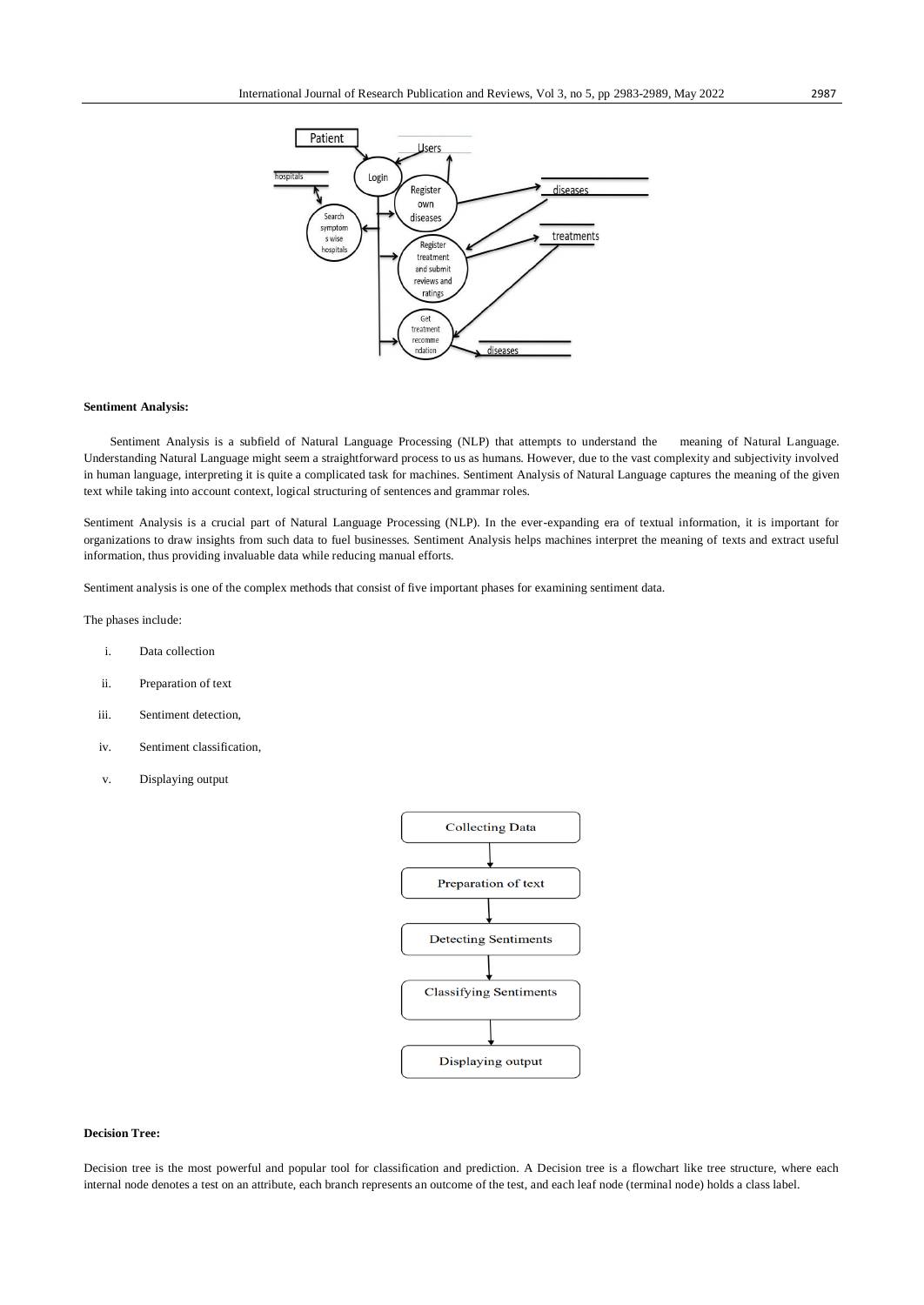Decision trees classify instances by sorting them down the tree from the root to some leaf node, which provides the classification of the instance. An instance is classified by starting at the root node of the tree, testing the attribute specified by this node, then moving down the tree branch corresponding to the value of the attribute as shown in the above figure. This process is then repeated for the subtree rooted at the new node.

The reasons for using decision tree methods are:

- Decision trees are able to generate understandable rules.
- Decision trees perform classification without requiring much computation.
- Decision trees are able to handle both continuous and categorical variables.
- Decision trees provide a clear indication of which fields are most important for prediction or classification.

#### **Decision Tree Algorithm:**

- Set dataset=Load csv dataset
- Set X\_Train, Y\_train, X\_Test, Y\_Test = Split\_Train\_Test(dataset)
- Train decision tree algorithm
- Set algorithm\_input=FETCH\_INPUT()
- Set input[]=convert treatment raw data into numeric format
- Clf=Initialize decision tree object
- Predict Grade=clf.predict(Input)
- Return predicted output
- If output is 1 then recommend the treatment to user otherwise don't recommend the treatment.

### **6. CONCLUSION**

Healthcare recommendation system is an information service system that connects patients and hospitals: on the one hand, it helps patient discover hospital as per symptoms; on the other hand, it helps hospital to provide quick service to patients who visit the hospital. This system has emerged as tools to support patients and healthcare professionals to make better health-related decisions. In this paper, we have given insights into recommendation scenarios offered by these systems, such as health status prediction, treatment recommendation and hospital recommendation. For each recommendation scenario, various algorithms have been employed, which are based on recommendation techniques or machine learning techniques (e.g., filtering, decision tree, natural language processing).

## **REFERENCES**

- [1] Bankhele, S., Mhaske, A., Bhat, S. (2017). V., s.: a diabetic healthcare recommendation system. International Journal of Computer Applications, 167, 14–18.
- [2] Aberg, J. (2006). Dealing with malnutrition: a meal planning system for elderly. In AAAI Spring symposium: argumentation for consumers of healthcare, (pp. 1–7). AAAI..
- [3] Stefanie Mika (2008). Challenges for Nutrition Recommender Systems.Friedrich-Alexander-University Erlangen-Nuremberg Haberstraße 2, D-91058 Erlangen
- [4] Luis Fernandez-Luque, Randi Karlsen, Lars K. Vognild (2012). Challenges and Opportunities of Using Recommender Systems for Personalized Health Education.10.3233/978-1-60750-044-5-903
- [5] Young-Ho Lee, Jee-Song Park (2009), Design of Diet Recommendation System for Healthcare Service Based on User Information,Fourth International Conference on Computer Sciences and Convergence Information Technology,Korea(South). 10.1109/ICCIT.2009.293.